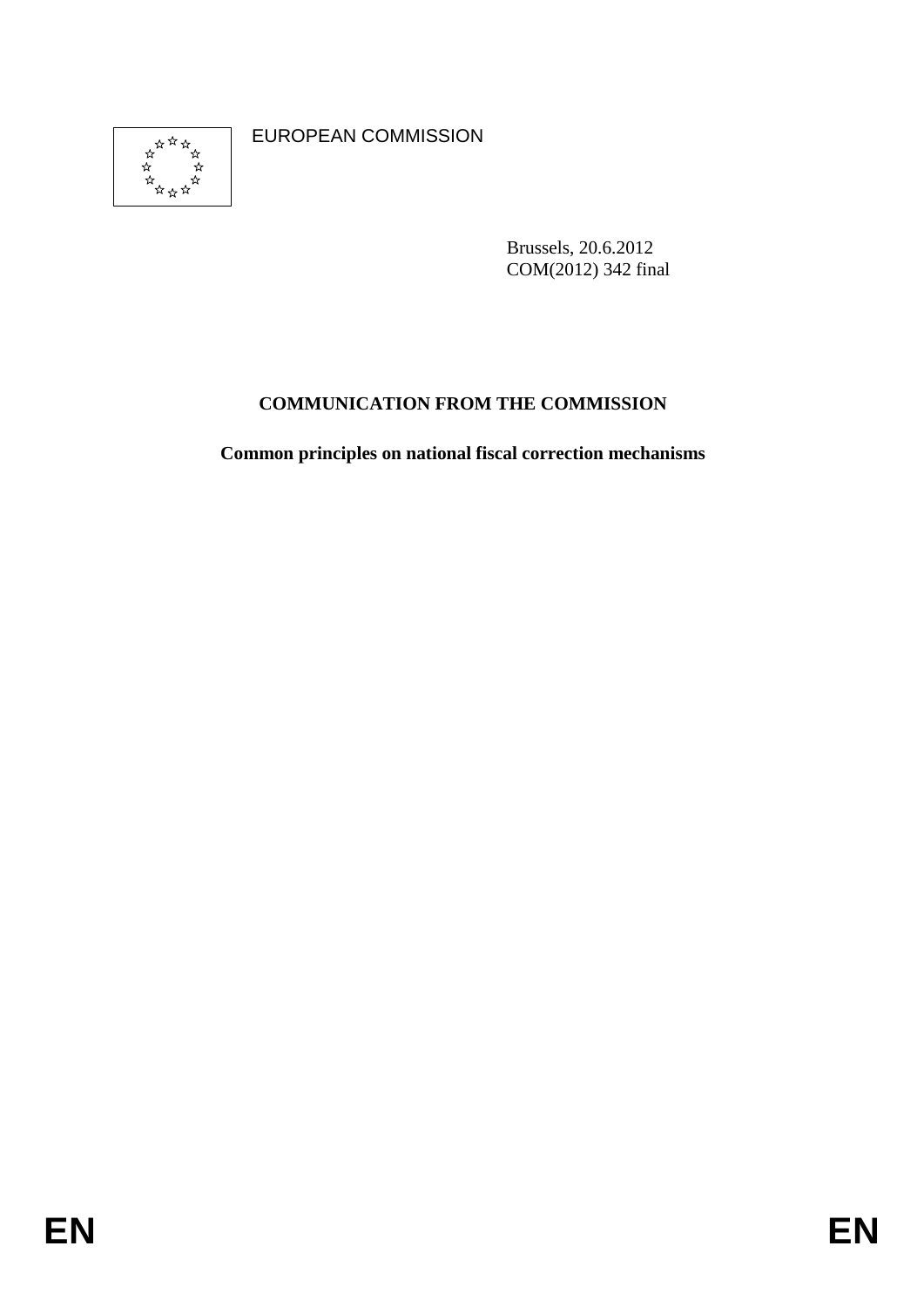# **COMMUNICATION FROM THE COMMISSION**

## **Common principles on national fiscal correction mechanisms**

## **Background**

The Treaty on the functioning of the European Union requires that Member States regard their economic policies as a matter of common concern and that their budgetary policies are guided by the need for sound public finances.

The global economic and financial crises have exposed weaknesses in economic and budgetary governance in the Economic and Monetary Union. Already, a new reform package – the so-called Six-Pack – has been adopted and entered into force last December. As the difficult times continue, the extent and potential consequences of the spillovers between euro area Member States' economic and budgetary situations is now clearly evident.

Based on this rationale, the Commission proposed on 23 November 2011 two further pieces of legislation aimed at strengthening the surveillance mechanisms in the euro area, in addition to a Green Paper on euro Stability Bonds. This so-called "Two-Pack" comprises two proposals:

- Regulation of the European Parliament and the Council on common provisions for monitoring and assessing draft budgetary plans and ensuring the correction of excessive deficit of the Member States in the euro area.
- Regulation of the European Parliament and the Council on the strengthening of economic and budgetary surveillance of Member States experiencing or threatened with serious difficulties with respect to their financial stability in the euro area.

In addition, building on these elements and in view of safeguarding the stability of the euro area as a whole, the Treaty on Stability, Coordination and Governance in the Economic and Monetary Union (TSCG), which was signed on 2 March 2012 by twenty-five Member States, includes a fiscal compact (Title III). The aim is to enshrine these commitments into EU law within five years of its entry into force.

As part of the fiscal compact, the Contracting Parties shall introduce in their national law rules on a correction mechanism to be triggered automatically in the event of significant observed deviations from the medium-term objective or the adjustment path towards it (article 3, paragraphs 1(e) and 2).

Moreover, according to the TSCG (article 3.2), the correction mechanisms shall be put in place "on the basis of common principles to be proposed by the European Commission, concerning in particular the nature, the size, and the time-frame of the corrective action to be undertaken also in the case of exceptional circumstances, and the role and independence of the institutions responsible at national level for monitoring the observance of the rules".

As part of the implementation of the TSCG, this Communication is adopted in view of the general interest of the Union and to contribute to the proper functioning of economic and monetary union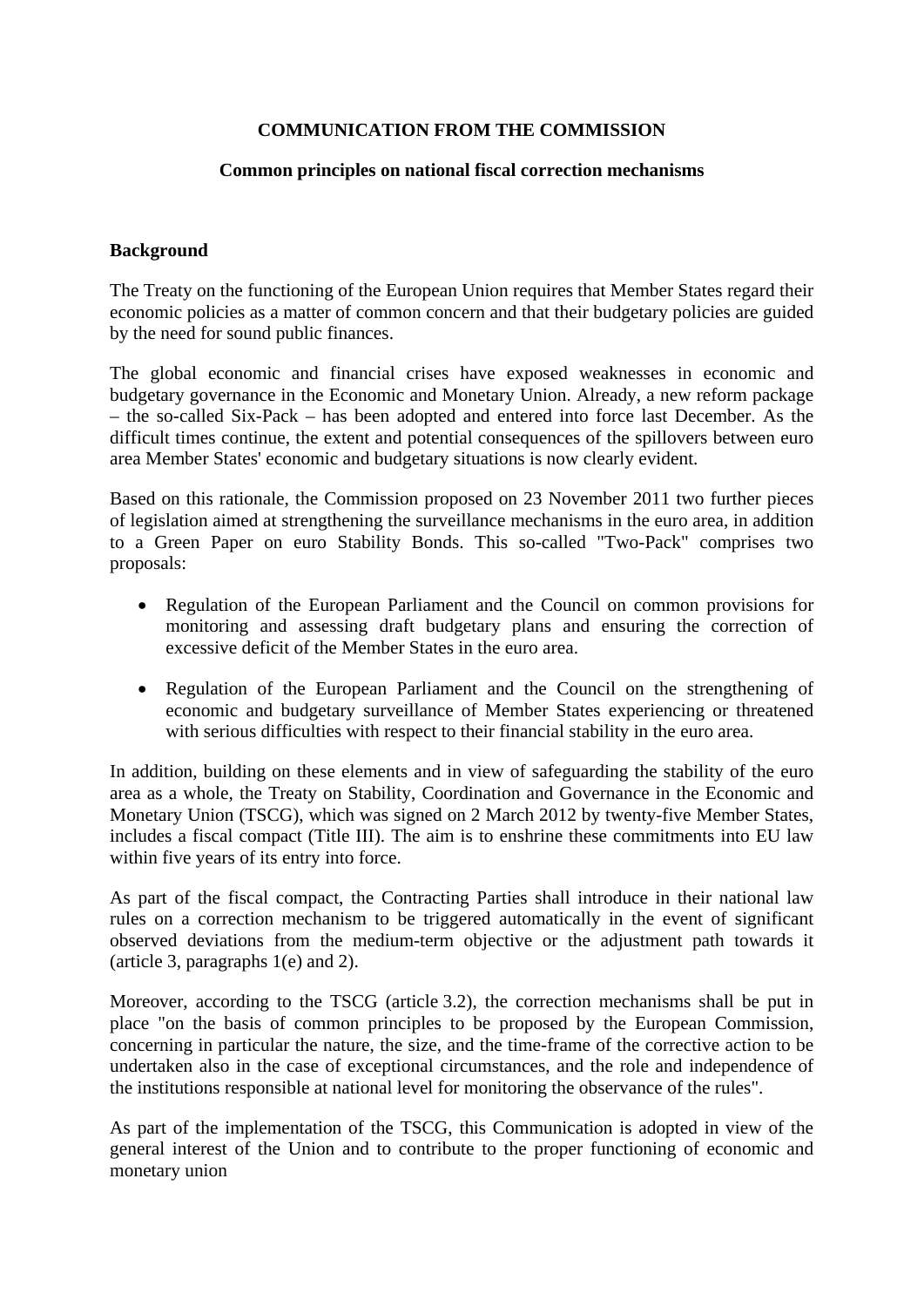This Communication puts forward common principles underlying the national correction mechanisms. The seven principles are to be found in the Annex. They cover the key issues to be addressed when designing the correction mechanisms, including their legal status, the consistency with the EU framework, the activation of the mechanisms, the nature of the correction in terms of size and timeline, its operational instruments, the working of possible escape clauses, and the role and independence of monitoring institutions.

.Article 3 of the TSCG also invites the Commission to propose a time-frame for rapid convergence of the Contracting Parties towards their medium-term objectives (MTO), taking into consideration country-specific sustainability risks. This timeframe will be presented by the Commission later this year. The consolidation plans presented by Member States in their latest update of the Stability or Convergence Programme would provide a natural starting point to define the pace of convergence towards MTOs. These consolidation plans would need to be reassessed against the provisions of the Stability and Growth Pact, including the adequacy of MTOs, and the principles of the exit strategy in the light of the macroeconomic outlook, notably differentiation according to fiscal vulnerability.

# **1. Legal status of the rules on the correction mechanisms and relation to the EU framework**

According to the TSCG the rules on the correction mechanisms shall take effect in national law "through provisions of binding force and permanent character, preferably constitutional, or otherwise guaranteed to be fully respected and adhered to throughout the national budgetary processes". Thus the legal status of the correction mechanisms should be such that their provisions cannot be simply altered by the ordinary budgetary law. At the same time, as is also made clear in the TSCG and duplicated in principle (1), the correction mechanisms "shall fully respect the prerogatives of national Parliaments". These characteristics aim at ensuring that the fiscal rules effectively inform national budgetary policies, while acknowledging the fundamental parliamentary rights.

Principle (2) asserts the necessary *consistency with the EU budgetary rules* of the national correction mechanisms. The requirements of the fiscal compact are part of a broader move, already initiated with the recent reform of the Stability and Growth Pact (the "Six-Pack"), increasing the national ownership of the Union surveillance framework. Accordingly the TSCG itself refers to already existing notions of budgetary surveillance, including "the medium-term objective" and "adjustment path towards it", the "significant deviation", and the "exceptional circumstances". Principle (2) specifies that EU concepts and rules shall be relied on closely in devising the national mechanisms, although some degree of flexibility may be allowed as regards the precise national methodologies to account for country-specific features.

# **2. The substance of correction mechanisms: activation, nature of the correction, operational instruments, escape clauses**

As established by principle (3), the *activation of the correction mechanisms* should occur in well-defined circumstances characterising a significant deviation from the MTO, or the adjustment path towards it. This entails the existence of provisions determining beforehand the criteria for assessing the occurrence of a significant deviation. Principle (3) also acknowledges that subject to these conditions, a variety of mechanisms and criteria can be used by Contracting Parties. In particular, trigger points may rely on either EU-level criteria,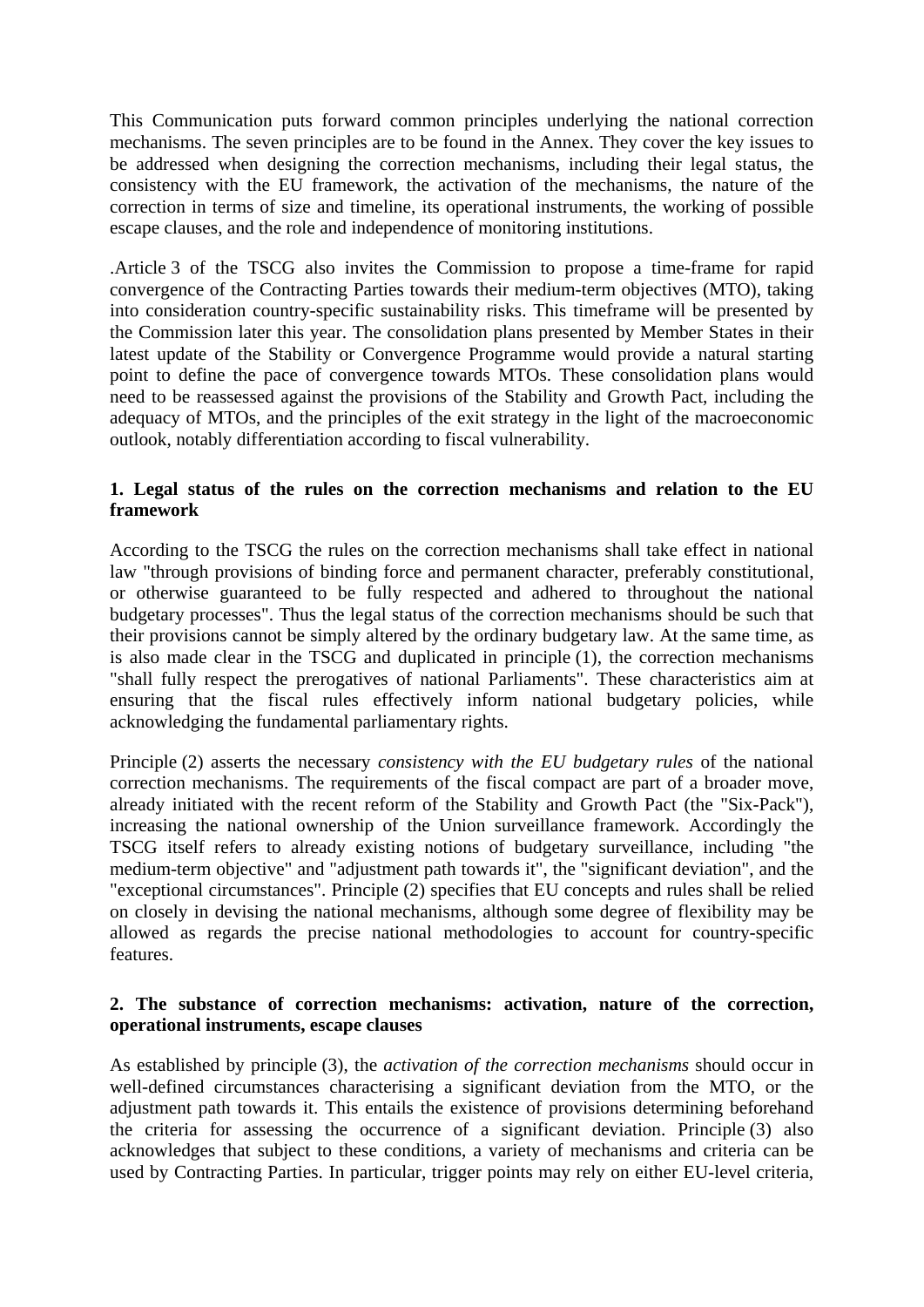country-specific criteria, or both. EU-level decisions establishing the occurrence of a significant deviation would be a natural trigger for corrections mechanisms. At the same time, country-specific criteria, to the extent that they embody the concept of a significant deviation, may act as relevant triggers with the possible additional benefit of occurring earlier in time.

The *nature of the correction* in terms of size and timeframe is the object of principle (4). The proposed principle provides concrete operational guidance while avoiding an overly rigid approach.

Accordingly principle (4) comprises five sub-principles:

- First, it is asked that pre-determined rules frame the size and timeline of the correction, thereby limiting, though not entirely ruling out, the scope for discretion in devising the response to a significant budgetary deviation.
- Second, larger deviations should lead to larger corrections, in line with a common-sense norm of proportionality.
- Third, the reference point for determining the correction would be adherence with the MTO and the adjustment path towards it, thereby echoing the spirit of the fiscal compact, which at its core is about respecting the MTO and the adjustment path towards it. Specifically, when on its adjustment path, a Member State that deviates would thus generally be expected to keep unchanged the timeline for returning to the MTO. When initially at the MTO and deviating therefrom, a Member State would be expected to restore the MTO as fast as reasonable, which generally would mean either the year immediately following the occurrence of the deviation or the subsequent year. Acting as a reference scenario does not however entirely precludes room for flexibility depending on the precise circumstances.
- Fourth, the correction mechanisms should be instrumental in providing critical elements of stability in the budgetary framework, so as to prevent the "moving-target syndrome" typically associated in response to budgetary slippages. To that aim the correction mechanisms should ensure adherence to key fiscal targets as set before the occurrence of the significant deviation.
- Fifth, at the onset of the correction a corrective plan would need to be adopted and would be binding on the subsequent budgets covering the period of the correction, thereby strengthening the credibility of the mechanisms.

The *operational working* of the correction mechanisms is also an important aspect of the design of correction mechanisms. Principle (5) acknowledges the key role that rules over public expenditure and discretionary revenue measures can play in this respect, bearing in mind that these aggregates are a more immediate reflection of the discretionary decisions of fiscal authorities than eventual fiscal outcomes or cyclically-adjusted balances. Another crucial element for Member States to consider in designing their systems pertains to the coordination across some or all of the sub-levels of general governments in response to a significant budgetary deviation, thereby strengthening the credibility of their mechanisms. These coordination mechanisms would not necessarily entail a predetermined distribution of the correction between the central government and the subnational elements. But there must be strong safeguards that the achievement of the general government budgetary targets, for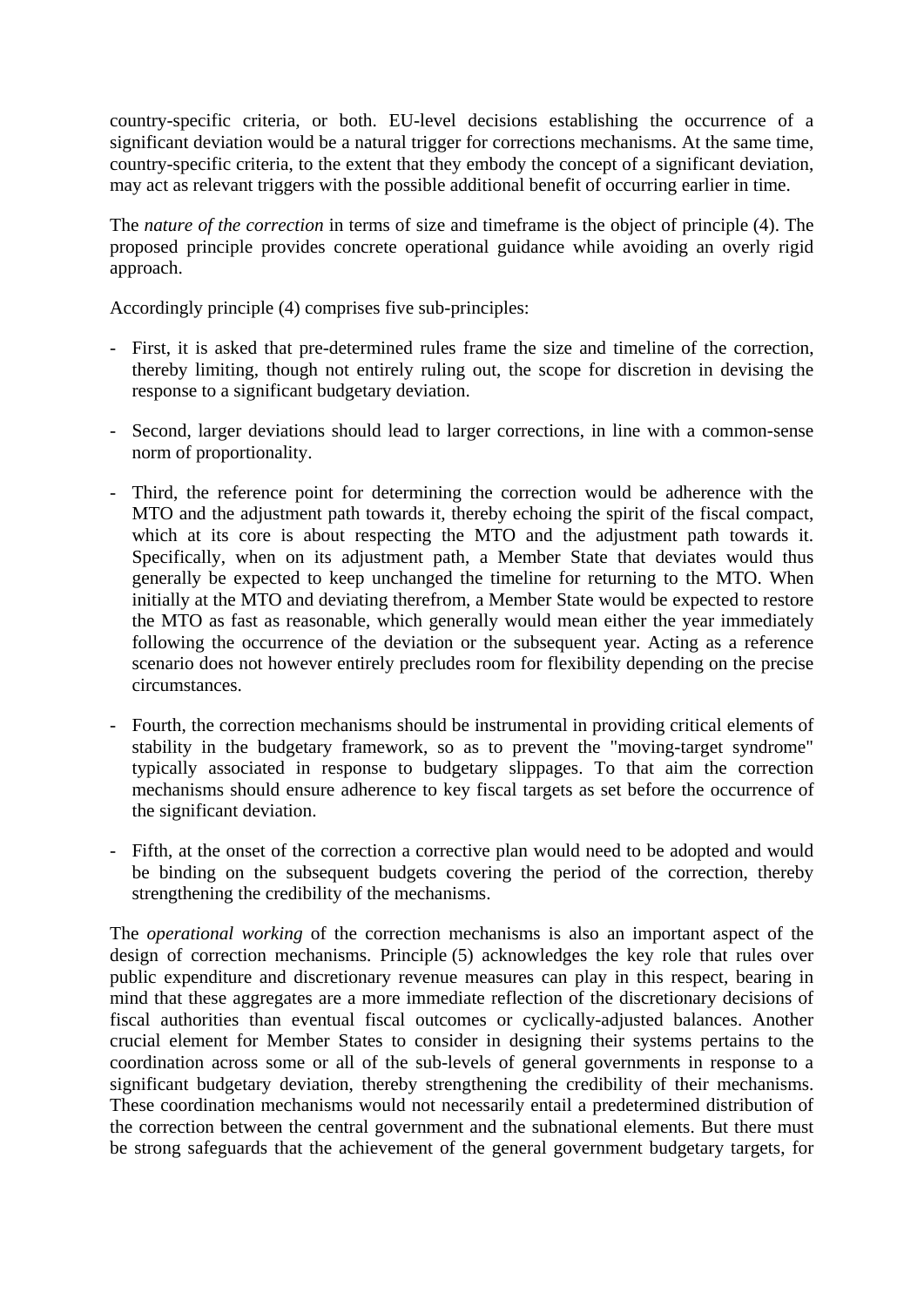which the central government is responsible vis-à-vis the EU level, is not put at risk by the behaviour of sub-sectors.

The notion that budgetary rules should be able to react to particularly adverse circumstances has long been acknowledged in the EU surveillance framework and is also recognised by the TSCG. Principle (6) requests that possible *escape clauses* rely closely on EU agreed notions, so as to promote consistency and prevent overly permissive definitions of exceptional circumstances. It is also demanded that the possible suspension of the correction mechanism offered by an escape clause be granted over a defined horizon, and that a minimum pace of adjustment follows the exit from the escape clause, in line with both the requirement of the Stability and Growth Pact as a minimum. Again, a corrective plan that would be binding on future budgets would be expected at the exit of the escape clause.

# **3. Role and independence of monitoring institutions**

While the responsibility for ensuring compliance with the correction mechanisms primarily lies with fiscal authorities, national *monitoring institutions* would be a key ingredient in fostering credibility and transparency, as acknowledged in the last of the proposed principles (principle (7)). These bodies would be expected to evaluate the working of the correction mechanisms in conformity with national rules at the various stages of activation and implementation of the correction, including also the possible recourse to escape clauses.

A "comply or explain" principle – whereby the advice of these monitoring institutions would either be followed, or the concerned Member States would explain why it departs from it – would ensure that the assessments are not just ignored, without infringing on the policymaking responsibilities of fiscal authorities.

The independence of functional autonomy of these bodies is a fundamental feature enabling them to play effectively their role in the national fiscal policy landscape. Principle (7) tables several provisions to that effect. First, to ensure ownership, the design of the monitoring institutions should be consistent with the already existing institutional setting and the countryspecific administrative structure. Second, several criteria are put forward to guarantee a high degree of functional autonomy. Legal provisions should ground the statutory regime, mandate and accountability of these bodies. Strong safeguards should also be put in place regarding appointments and the adequacy of resources and access to information in relation to the mandate. These conditions are necessary to allow the monitoring institutions to effectively work and act as guardians of the transparency and credibility of the mechanisms. Particular emphasis should be placed on allowing unhindered communication with the public.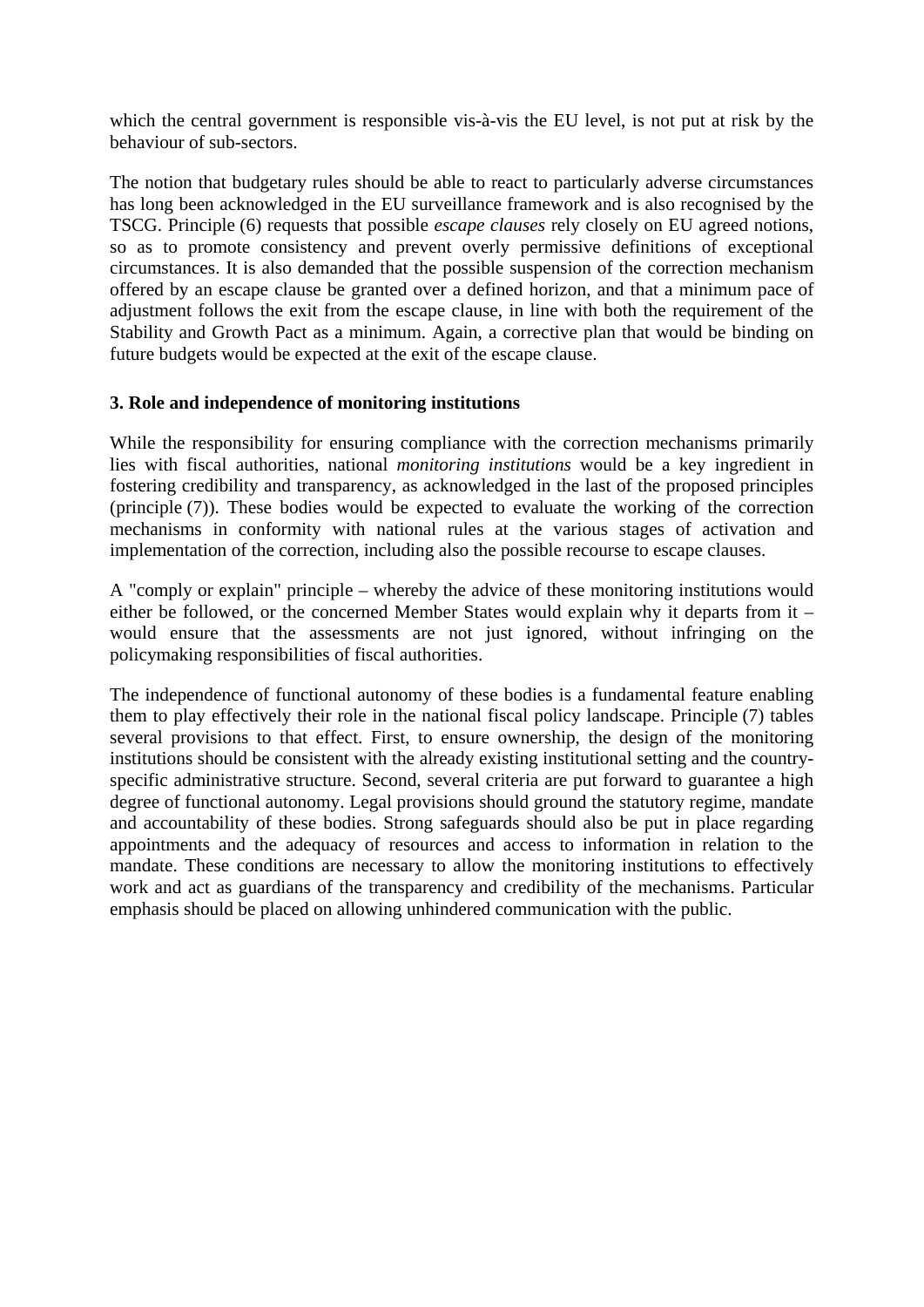## **ANNEX**

#### **Common principles for national fiscal correction mechanisms**

(1) [Legal status] The correction mechanism shall be enshrined in national law through provisions of binding force and permanent character, preferably constitutional, or otherwise guaranteed to be fully respected and adhered to throughout the national budgetary processes. The mechanism shall fully respect the prerogatives of national Parliaments.

(2) [Consistency with EU framework] National correction mechanisms shall rely closely on the concepts and rules of the European fiscal framework. This applies in particular to the notion of a 'significant deviation' and the definition of possible escape clauses. The correction, in terms of size and timeline, shall be made consistent with possible recommendations addressed to the concerned Member State under the Stability and Growth Pact.

(3) [Activation] The activation of the correction mechanism shall occur in well-defined circumstances characterising a significant deviation from the medium-term objective (MTO) or the adjustment path towards it. The activation triggers may comprise EU-driven or countryspecific criteria, to the extent that they meet the above condition. Subject to the same condition, both ex ante mechanisms that set budgetary objectives preventing the materialisation of deviations and ex post mechanisms that trigger corrections in reaction to prior deviations, may fulfil the requirements.

(4) [Nature of the correction] The size and timeline of the correction shall be framed by predetermined rules. Larger deviations from the medium-term objective or the adjustment path towards it shall lead to larger corrections. Restoring the structural balance at or above the MTO within the planned deadline, and maintaining it there afterwards, shall provide the reference point for the correction mechanism. The correction mechanism shall ensure adherence to critical fiscal targets as set before the occurrence of the significant deviation, thereby preventing any lasting departure from overall fiscal objectives as planned before the occurrence of the significant deviation. At the onset of the correction Member States shall adopt a corrective plan that shall be binding over the budgets covered by the correction period.

(5) [Operational instruments] The correction mechanism may give a prominent operational role to rules on public expenditure and discretionary tax measures, including in activating the mechanism and implementing the correction, to the extent that these rules are consistent with attainment of the MTO and the adjustment path towards it. The design of the correction mechanism shall consider provisions as regards, in the event of activation, the coordination of fiscal adjustments across some or all sub-sectors of general government.